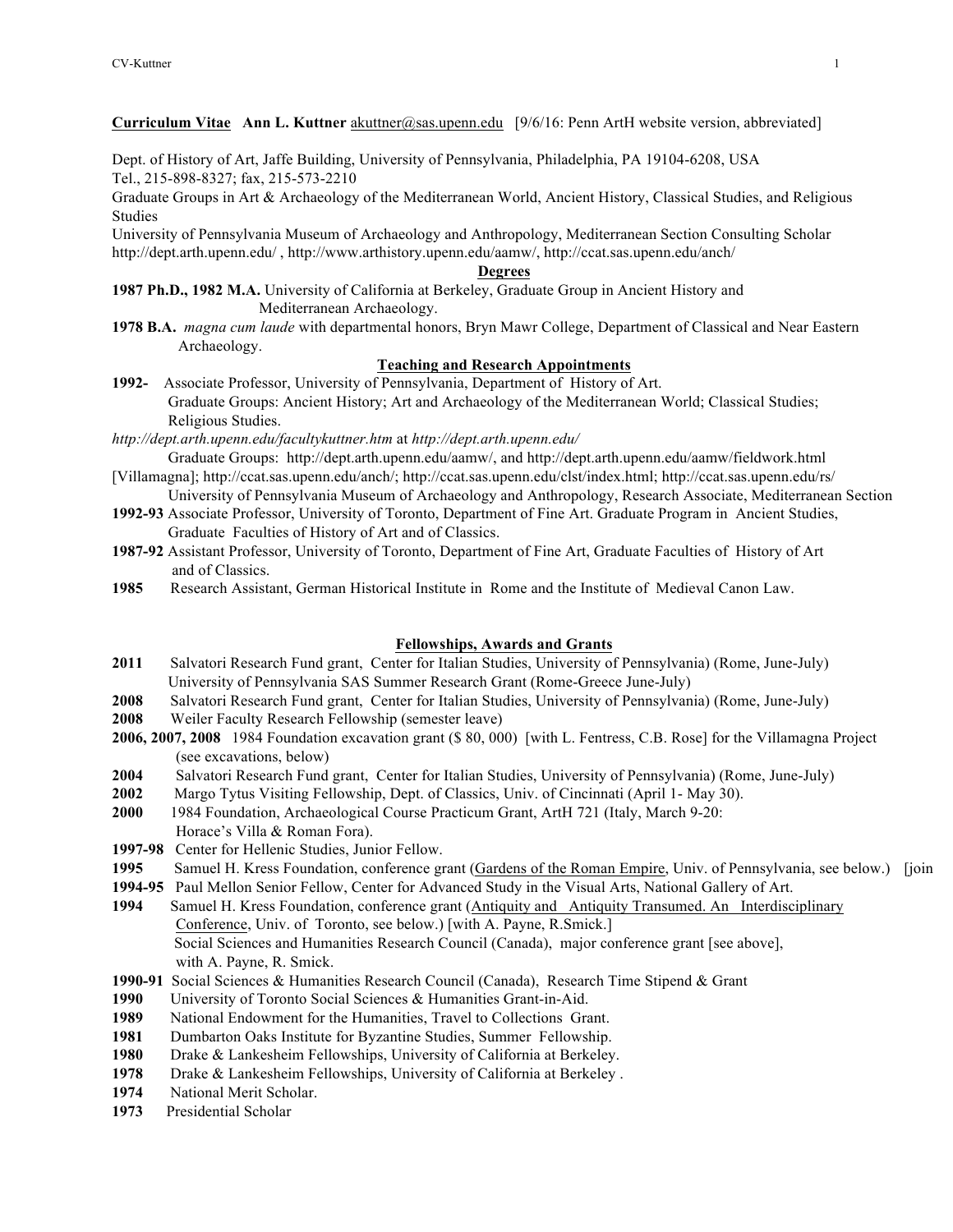#### **Publications**

#### *Books*

**\*1995** Dynasty and Empire in the Age of Augustus: The Case of the Boscoreale Cups*.* University of California Press. xiv + 387 pages; 20 + 42 plate pages. [Publication assisted by a grant from the J. Paul Getty Foundation.]

#### *Books edited*

**2000** Ed., and introduced [1-16], with A. Payne, R. Smick. Antiquity and its Interpreters [22 papers] Cambridge University Press.  $xy + 1-324 + 77$  ill.

**2012-** Ed., with R. Holod, *Encylopedia of Archaeology of Ukraine*

#### *Articles, Book chapters, Dictionary entries*

**2015** - Hellenistic Court Collecting from Alexander to the Attalids, in Museum Archetypes and Collecting in the Ancient World, Maia Gahtan and Donatella Pegazzano edd, Brill, 45-53

**2013** Representing Hellenistic Numidia, in Africa and at Rome, in The Hellenistic West, Josephine Quinn and Jon Prag edd, Cambridge University Press, 216-72

**2008** Busto femminile in osso di ago crinale [A 4th c. CE bone hairpin with woman's bust]**, in** La Lucania centrosettentrionale. Dalla Terra alle genti, Alfonsina Russo and Helga Di Giuseppe edd.. Museo Archeologico di Muro Lucano; Electa Editore.

**2005.1** "Do you look like you belong here?" Asianism at Pergamon and the Makedonian Diaspora, in Cultural Borrowings and Ethnic Appropriations in Antiquity, Erich Gruen ed., = Oriens et Occidens vol. 8, 137-87.

**2005.2** Cabinet Fit for a Queen: The *Lithika* as Posidippus' Gem Museum, in The New Posidippus; A Hellenistic Poetry Book, Katherine Gutzwiller ed., Oxford University Press, 141-63

ca. 13000 words.

**2004:** Roman Art during the Republic. The Cambridge Companion to the Roman Republic, Harriet Flower ed. Cambridge University Press, 2004, 294-321; revised 2nd edition, **2014**

**2003** Delight and Danger: Motion in the Roman Water Garden at Sperlonga and Tivoli. Landscape Design and the Experience of Motion, Michel Conan ed. (Symposium of the Center for Landscape Studies, Dumbarton Oaks, Washington, D.C.) 103-56. [http://www.doaks.org/COMO.html]

**1999.1** Culture and History at Pompey's Museum, Transactions of the American Philological Association 129 (1999), 343- 373. [JSTOR]

**1999.2** Hellenistic Images of Spectacle, from Alexander to Augustus, The Art of Ancient Spectacle, ed. B. Bergman and C. Kondoleon. Studies in the History of Art vol. 56 (National Gallery of Art, Center for Advanced Study in the History of Art, Symposium Papers 34), 97-122.

**1999.3** Looking outside inside: ancient Roman garden rooms, Studies in the History of Gardens and Designed Landscape*s* 1 (1999) [formerly *Journal of Garden History*], special issue: The Immediate Garden and the Larger Landscape, ed. J. Dixon Hunt, 7-35.

**1998** Prospects of Patronage: Realism and Romanitas in the Architectural Vistas of the Second Style, The Roman Villa: Villa Urbana. First Williams Symposium on Classical Architecture held at the University of Pennsylvania, Philadelphia, April 21- 22, 1990, ed. A. Frazer.University Museum Monograph 101 (Symposium Series 9; The University Museum, Univ. of Pennsylvania, 1998), 93-107.

**1997** Republican Rome Looks at Pergamon, Harvard Studies in Classical Philology vol. 97 (1995). Special issue: Greece in Rome. Influence, Integration, Resistance*,* ed. C.P. Jones, R. Thomas. [JSTOR]

**1996.1-3.** Trajan's Column (1,990 words)**,** The Dictionary of Art (London and New York). - Republican Sculpture (2,650 words); - Augustan Sculpture (2,470 words)

**1993** Some New Grounds for Narrative: Marcus Antonius' Base (the Altar of Domitius Ahenobarbus) and Republican Biographies. Narrative and Event in Ancient Art, ed. P. Holliday. Cambridge University Press (New Directions in Art History and Art Criticism, ed. N. Bryson), 198-229, + bibl.

**1991.1** A 3rd c. BC Latin Census on a Praenestine Cista (Villa Giulia 13 133). Deutsches Archäologisches Institut, Römische Mitteilungen 98, 141-61.

**1991.2** Of Busts and Beauty. Rotunda (Magazine of the Royal Ontario Museum) 24.1 May, 14-18.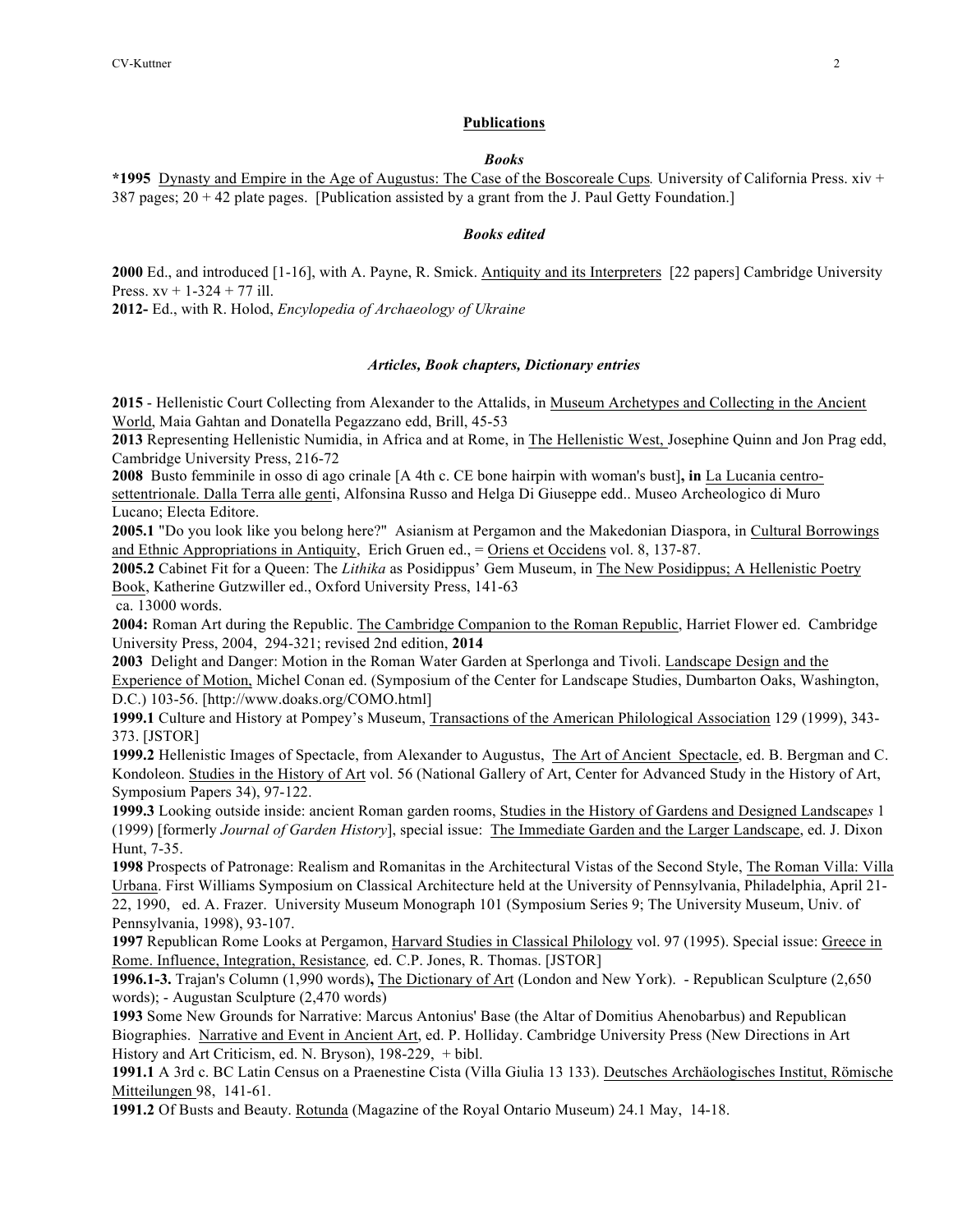## **In press, 2016:**

**-** `(Re)presenting Romanitas at Sir John Soane's House and Villa', in K. von Stackelberg and E. Macaulay-Lewis edd, Housing the New Romans: Architectural Reception and Classical Style in the Modern World. Oxford University Press - `Tortured Image: The Biography of Lucullus' Dying Hercules', in CIS: California Italian Studies, special issue *The Fixity* - The Sculpture [extensive open database catalogue, monograph essay], in Villa Magna: an Imperial Estate and its Legacies.

Excavations 2006-2010, Elizabeth Fentress et al edd, British School at Rome, 73-81

## *Book Reviews and Review Articles*

**2007** Review article, of K. Dunbabin, The Roman Banquet: Images of Conviviality (Cambridge University Press, Cambridge, 2003); R. Cassanelli, P.-L. Ciapparelli, E. Colle and M. David, Houses and Monuments of Pompeii: The Works of Fausto and Felice Niccolini (J. Paul Getty Museum, Los Angeles, 2002); D. Mazzoleni and U. Pappalardo, Domus: Wall Painting in the Roman House (J. Paul Getty Museum, Los Angeles, 2004; E.W. Leach, The Social Life of Painting in Ancient Rome and on the Bay of Naples (Cambridge University Press, Cambridge, 2004) in Art Bulletin 49.2 [June] 2007, 36-64.

**2000.1** Review of J. Elsner ed., Art and Text in Roman Culture (Cambridge University Press, Cambridge 1996), American Journal of Archaeology104.1, Jan. 2000, 143-44. [JSTOR]

**2000.2** Review of H. Koester ed., Pergamon, Citadel of the Gods. Archaeological record, Literary Description, and Religious Development Harvard Theological Studies 46, Trinity Press, Harrisburg, 1998) American Journal of Archaeology vol. 104.3, July 2000, 619-20. [JSTOR]

**1993.1** Review article of R.A. Tybout, *Aedificiorum Figurae.* Untersuchungen zu den Architekturdarstellungen des frühen Zweiten Stils (Amsterdam, 1989). Journal of Roman Archaeology 6, 341-347.

**1993.2** Review of J. Isager, Pliny on Art and Society. The Elder Pliny's Chapters on the History of Ar*t* (trans. H. Rosenmeier; London, 1991). Classical Views/Echos du Monde Classique 37, 379-85.

**1991** Review of E.W. Leach, The Rhetoric of Space. Literary and Artistic Representations of Landscape in Republican and Augustan Rome (Princeton, 1988). Phoenix 11.vii, 278-82. [JSTOR]

#### *Co-authored:*

**2006:** with Elizabeth Fentress, Sandra Gatti, Caroline Goodson, Sophie Hay and Marco Maiuro, Excavations at Villa Magna 2006. FastiOnlineDocuments&Research (FOLDR), The Journal of Fasti Online, Associazione Internazionale di Archeologia Classica. FOLDER-it-2006-68.pdf

**2007:** with Elizabeth Fentress, Corisande Fenwick, Caroline Goodson and Marco Maiuro, Excavations at Villa Magna (Anagni - FR) 2007. FOLDR, FOLDER-it-2007-96.pdf

# *Other*

**2006-2009** See Excavations, Villamagna: 2006-2009 authored small finds database catalogue; 2010-12, editing and bibliographic assistance, multi-authored database small finds catalogues (for web co-publication with monograph, Elizabeth Fentress et al edd Villa Magna: an Imperial Estate and its Legacies. Excavations 2006-2010 -- see also articles in press.)

# *Conferences and speaker series*

**2014** Co-organizer and discussion coordinator: Fiona Tan Study Day in association with the Philadelphia Museum of Art exhibition of Inventory by Fiona Tan, a collaborative event between the PMA, Moore College of Design, and the University of Pennsylvania History of Art Dept., PMA/Moore March 29. Co-organizers: curator Adelina Vias, Janet Kaplan (Moore), and David Kim (Penn ArtH).

Co-organizer: Aspects of Pompeii and its Afterlife, Feb. 22, University of Pennsylvania Museum of Archaeology and Anthropology. Co-organizers, Brian Rose and Lothar Haselberger. Sponsors: University of Pennsylvania Museum and the Penn Center for Ancient Studies.

Co-organizer, visiting speaker series, spring term in conjunction with ArtH 537 (with Renata Holod), Kingship, Territory, Religion: The Visual Culture(s) of the Iranian World between the Sasanians and the Abbasids (500 CE – 1000 CE). Co-organizer, Renata Holod. Sponsors: History of Art, Middle Eastern Language and Culture, Art and Archaeology of the Mediterranean World, Center for Ancient Studies.

**1995** Coordinator: Gardens of the Roman Empire*.* Nov. 18-20, The University of Pennsylvania Museum of Archaeology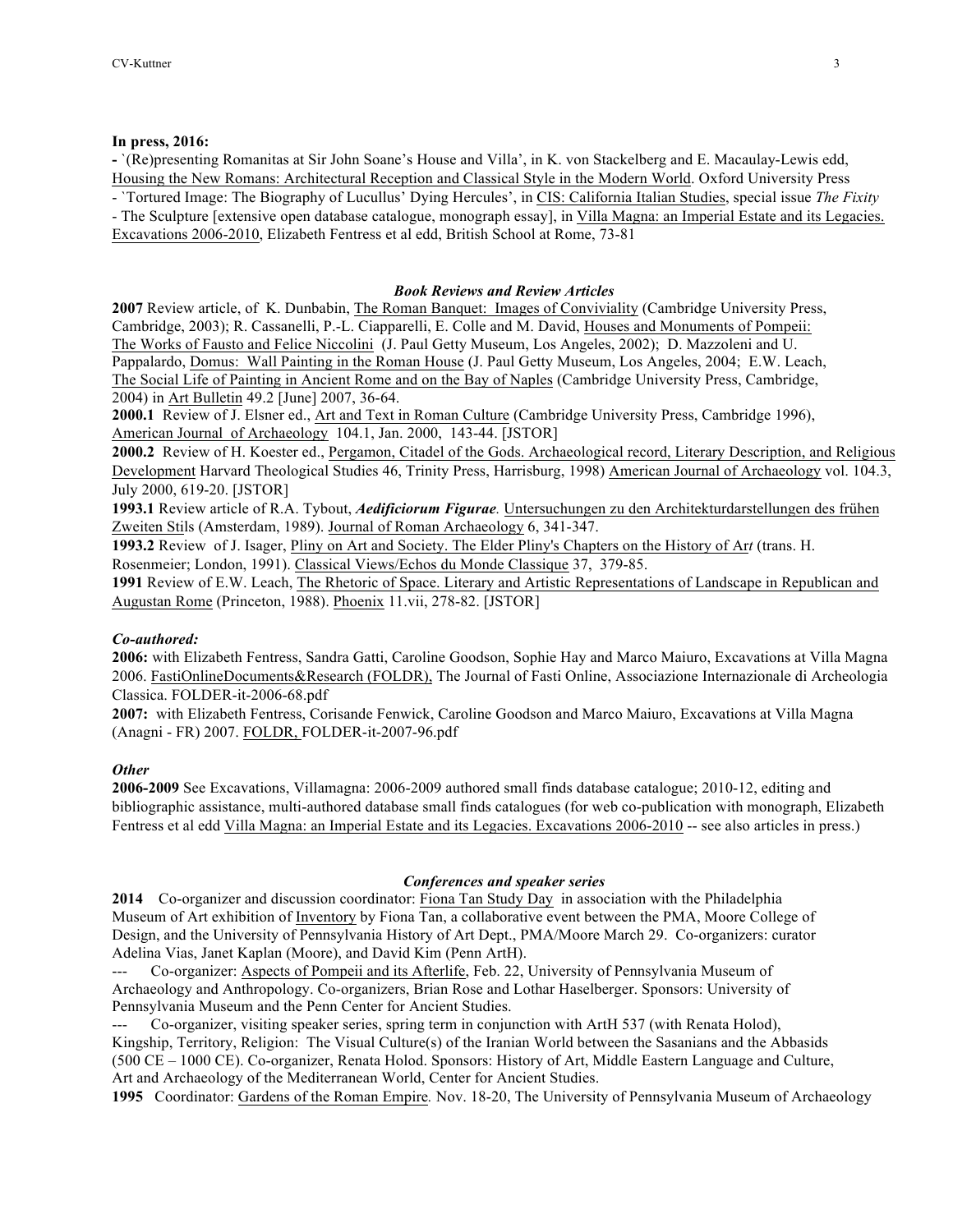and Anthropology .Organizers: K. Gleason(Landscape Architecture, U. Penn), W. Jashemski (emeritus, U. Maryland). Major sponsors: Kress Foundation; the Dept. of History of Art and the Museum of the University of Pennsylvania; co-sponsors, Depts. of Classical Studies, Landscape Architecture.

**1994** Co-organizer: Antiquity and Antiquity Transumed. An Interdisciplinary Conference, 25-27 March 1994, University of Toronto, The Graduate Dept. of the History of Art and The Centre for Renaissance and Reformation Studies. Coorganizers: Alina Payne (Univ. of Toronto, Dept. of Fine Art), Rebecca Smick. Major sponsors: SSHRC (Canada), Kress Foundation.

## *Responses*

**2011 for** Seminar 4 [Greek Cultural Formation, response to Catherine Morgan], Triennial 2011: A Celebration of Classics, 25th to 28th July 2011, University of Cambridge, hosted by the Faculty of Classics, Simon Goldhill org. **2006** Respondent and Session Chair, THE ROMANS AND WATER: MANAGEMENT, TECHNOLOGY,

CULTURE, Center for the Ancient Mediterranean, Columbia University, Sept. 22-23

- Respondent, for Greg Urban, Objects, Social Relations, and Cultural Motion, session in the Ethnohistory Faculty Seminar 2006-7 Powerful Objects: How do things come to hold sway over people?, University of Pennsylvania, Oct. 20.

**2005** Colloquium Discussant: The State of the Fields: Archaeology's Interaction with History, Art History, Philology, and Anthropology in the Academic Context, Plenary Session, Brian Rose org., Archaeological Association of America Annual Meeting, New Orleans, 7 Jan.

**2002** Conference respondent, for Rethinking Revolutions 16-19th July 2002, Simon Goldhill and Robin Osborne org. Faculty of Classics and King's College, Cambridge University, July 16-19.

**-** Panel respondent: Leisure in Practice: Text and Art at the Crossroads of Cultural Studies**,** Joy Connolly, Jennifer Trimble and Sarah Stroup org**.,** American Philological Association Annual Meeting, Philadelphia, Jan. 5.

**1999** Closing Address [The Romanist Perspective], *DO UT DES:* Ritual and Economy in the Ancient World, Dept. of Classics, Univ. of Texas at Austin, Feb. 27.

**1996** Respondent for Session II in Body and Building. A Symposium in Honor of Joseph Rykwert, Dept. of Architecture, Univ. of Pennsylvania, 29-30 March

# *Panels*

**2012** Chair, Building inTime, for Masons at Work. The Center for Ancient Studies Annual Symposium, University of Pennsylvania, 30 March- 1 April

**2007** Organizer and chair, Open Session on Late Antique Art, College Art Association of America Annual Meetings

**2006** Chair, Panel II. Organizing Principles for THE ROMANS AND WATER: MANAGEMENT, TECHNOLOGY, CULTURE. 22-23 Sept. Center for Mediterranean Archaeology, Columbia University.

**2004** Chair: Roman Painting and Mosaics, Jan. 5, Archaeological Inst. of America Annual Mtng, San Francisco

**2002** Chair: Roman Sculpture, Jan. 5, Archaeological Inst. of America Annual Mtng, Philadelphia

**1998** Chair: Female Imager*y*, Dec. 30, Archaeological Inst. of America Annual Mtng., Wash. D.C.

**\*1995.2** Organizer, chair, respondent: Imagesimages: Multiplicity, Seriation, Accretion in Ancient Mediterranean Ar*t*. Panel, College Art Association Annual Meetings. February, San Antonio.

# *Oral Papers [2000-2016]*

**2016** In Stony Mirrors: Spectatorship, Performance, and Roman `Historical Relief', Seminar on Greek and Roman Art, Institute of Fine Arts. Oct. 21

- Art and Object in the Hellenistic and Roman World: What Might (Not) Be "Ethnic" Practice?, Graduate Workshop on Ethnicity in the Ancient World, Harvard University, April 8.

**2015** Revisiting the `Altar of Ahenobarbus', Classical Association of the Atlantic States Annual Meeting, Wilmington, Oct. 10

Seeing and Speaking a Roman Monument: Text and Image on the Arch of Constantine, Univ. of Pennsylvania, Dept. of History of Art Faculty Colloquium, Feb. 6.

A Talking Monument: The Interplay of Words and Images on the Arch of Constantine (Mellon Lecture), Wooster College, April 17.

Why a Laocoon …? Looking at Violence in Classical Art (Mellon Lecture faculty workshop), Wooster College, April 17.

**2014** The Plasticity of the Past and Late Antique Identities, in Localism, Micro-Identities and the Art of the Late Antique Mediterranean, Sean Leatherbury and Adam Levine org., College Art Association Annual Conference,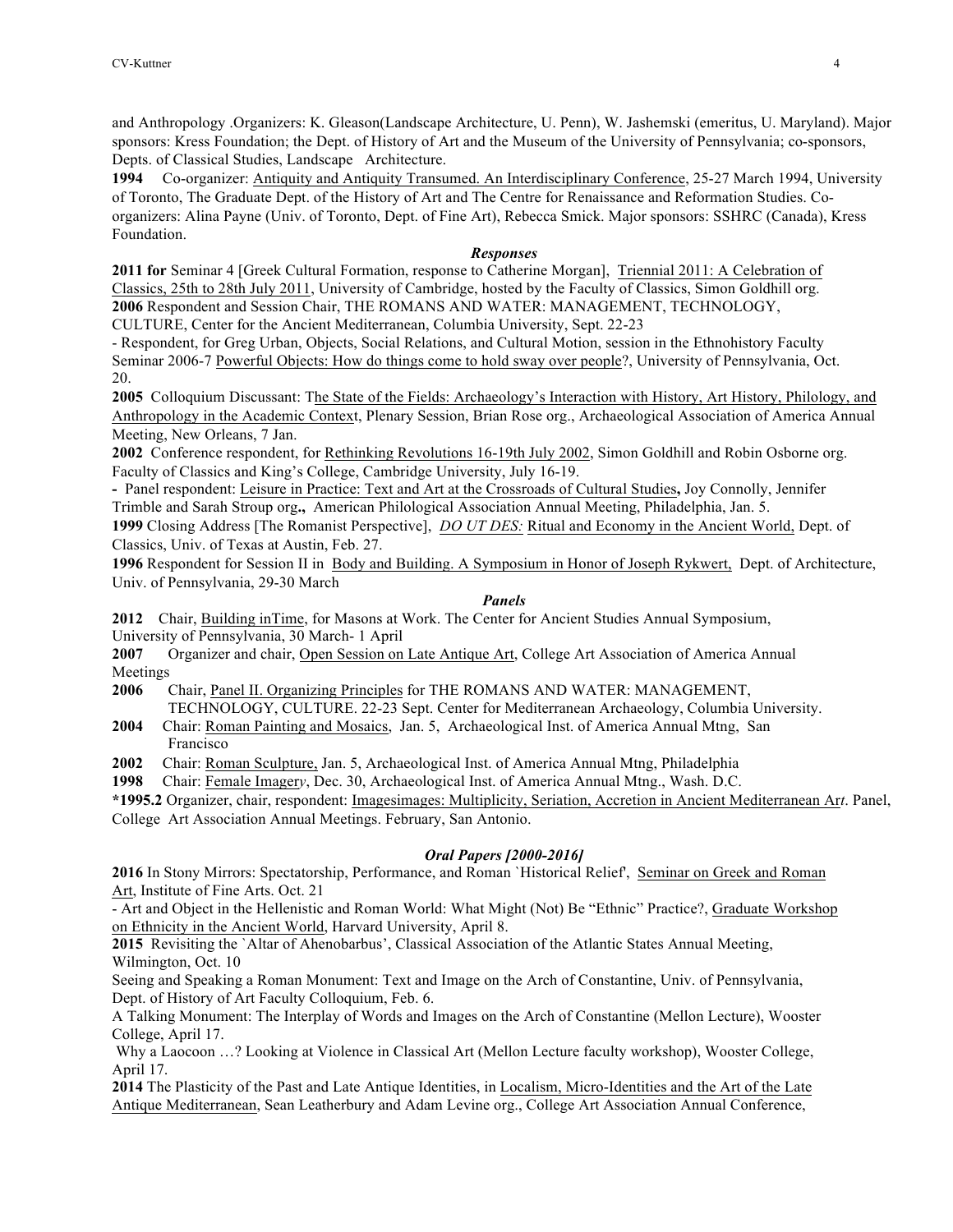Chicago, Feb. 15.

- *Domus* Redivivus in 19th-c. London: Sir John Soane's Well-Stuffed House Museum, in Recreating the House of Pansa: Towards a New Framework for the Reception of Classical Architecture [1790-1970], Katharine von Stackelberg and Elizabeth Macaulay-Lewis org, American Philological Association Annual Meeting, Jan. 3. **2013** Hellenistic Court `Museums', Art Markets and Art Critics in Museum Archetypes and Collecting in the Ancient World/ Archetipi museali e collezionismo nel mondo antico, Maia Gahtan and Donatella Pegazzano org., Florence, April 26-27.

-- Walking on Images: Mosaics in the Roman House, in Synposium: The Lod Mosaic in Context, Sarah Linn and Sarah Beckmann org., University of Pennsylvania Museum of Archaeology and Anthropology, April 21

**--** The Hellenistic Museum: Collectionism at Pergamon and Its Contexts, Univ. of Pennsylvania, Dept. of History of Art Faculty Colloquium, March 29.

-- The Roman Garden, King's Court College House, University of Pennsylvania, Nov. 20.

**2012** Looking at Euripides: Seminar on The Bacchae and the Pentheus Room at the House of the Vettii at Pompeii **--** Univ. of Chicago, March 4**.**

**2011** Recycling the Tangible Roman Past: Then and Now. Harrison House Dinner & Conversation, Univ. of Pennsylvania, Nov. 17.

- Trees, Waters, and Sculptured Stories: Inhabiting the Forum Romanum as a

Landscape of Memory. University of Kiel, Center for Human Development in Landscapes, Nov. 14

- Whose Monuments? `Hellenism' and Indigenous Visual Cultures in the NE and Anatolia, in Shifting Social Imaginaries in the Hellenistic Period: Transforming Porcesses of Narrations, Performative Practices and Images, Eftychia Stavrianopoulou org., sponsored by the Exzellenzkluster, *Asia and Europe in a Global Perspective*, Univ. of Heidelberg, Nov. 10-11.

**-** Passing Through the Arch of Constantine, Salvatori Center for Italian Studies, University of Pennsylvania, Nov. 2 **2010** Sacrifice upon a Story: Punic Hannibal's Great Altar at¿Greco-Italian Kroton; History of Art Friday Colloquium, Univ. of Pennsylvania, April 25.

**2009** Script as Icon: The Text-monuments of the Phoenician Diaspora, ca. 6th-1st c. BCE, in Phoenicians and the Mediterranean**,** Rebecca Martin and Jessica Nitschke org., American Schools of Oriental Research Annual Meeting, New Orleans, November 18-21.

- Rooting a Community: Social Order and the Urban Embrace of Natural Environment in Republican and Augustan Rome, in The Interlacing of Words and Things in Gardens and Landscapes: Beyond Nature and Culture, Michel Conan and Stephen Bann org., Symposium of the Center for Landscape Studies, Dumbarton Oaks, Washington, D.C. [May]

**2008** Taking Sides: Greco-Roman Gigantomachies nd the Polemics of Freedom in Hellenistic, Roman and Late Antique States, in Ordine e sovversione nel mondo greco e romano (Cividale del Friuli, 25-27 settembre 2008**).** Fondazione Niccolò Canussio, Cividale del Friuli.

- Cultured Cultivation: Pergamon, Rome, and an Empire of Gardens, in The Gardens of the Ancient Mediterranean: cultural exchange through horticultural design, technology, and plants, Elizabeth MacCaulay and Kathryn Gleason org., VIIth International Association for Classical Archaeology, Rome. September 8.

- Shouting at the World and One Another: Punes, Latins, and Hellenism as an International (Visual) Language, in Cultural Identity and the Peoples of the Ancient Mediterranean, Erich Gruen org., J. Paul Getty Research Institute, Los Angeles, June 12-13.

- Domus in the Domus, for The Visiting Scholars Seminar in Ancient Italian Painting, Diane Conlin org., University of Colorado at Boulder, April 7-8.

**2007** An Edifice of Masks: The Play of Forms and Roles, at Pompey's Theater-Sanctuary-Porticus-Forum-Garden, in The Theatre of Pompey: Staging the Self through Roman Architecture**,** P. Davies and M. Erasmo org., Univ. of Georgia, Oct. 13

**-** A Nation Born in Pain: Augustus' Laocoon, and the `Disaster' Monuments of the Civil Wars. Oxford University, Worcester College, May 7.

**2006** Building with Poetry: Posidippos' Fountain, Temple, Palace, Pavilion and the Macedonian Imperial Project, Columbia University Dept. of Classics Colloquium series, Nov. 21

- Hellenistic Eyes on Africa: Numidia, Carthage, Rome, Univ. of Pennsylvania, Dept. of History of Art Faculty Colloquium, Nov. 3

- Savage/ Civilized: Numidian Reality and its Roman Re-Presentation, ca. 250 BC-100 AD, in *The Hellenistic West,* org. Josephine Quinn and Jonathan Prag, May 16, Oxford University Faculty Seminar in Ancient History.

------ *Roundtable Participant Workgroup* for the above project, British School in Rome, July-6-8.

-- Looking, Moving, Reading, Thinking: Cognitive Prescription and the Roman Artifact. Keynote address, TEXT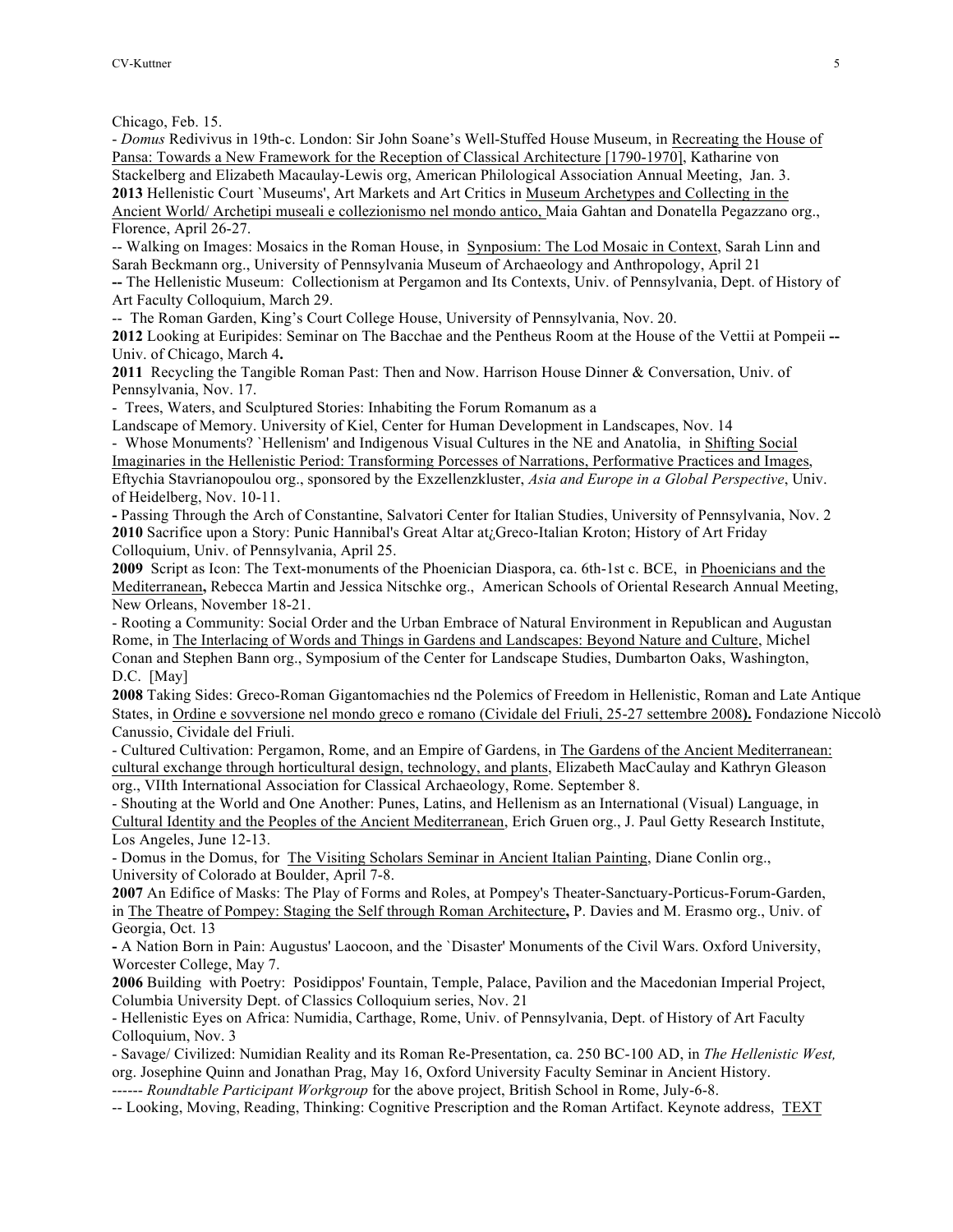AND IMAGE. Material Culture and Literature in Greece & Rome. Rutgers University, Dept. of Classics Graduate Student Conference, 28/29 April.

- Villas in the Mind's Terrain: Realism and Imagination in the Poetry of Horace and Ovid in Literarvy culture in the villas of early modern Ital*y*, Yvonne Elet and Nadja Aksamija org., Renaissance Society of America Annual Meeting, 23-25 March, San Francisco.

- Poison, Pity and Empire: Sophonisba's Suicide in Roman History Painting, American Philological Association/ Archaeological Institute of America Annual Meetings, January 5-8, Montreal

**2005** The Arch of Titus and the Great Menorah, in the Graduate Humanities Forum Friday Colloquium 2005-2006, Monuments and Memory—A Roundtable Discussion, Oct. 28.

- Artistic Style, `Ethnic Identity' and Cultural Borrowing: Body-Ornament and Luxury Metalwork in Hellenistic Macedon and the Macedonian Diaspora, Institute of Archaeology, Kiev, Ukraine, October 16 [Dept. of History of

Art lecture exchange series sponsored by the University of Pennsylvania Program in Archaeology of Ukraine] - Open Me, Read Me! The Late Antique Ivory Notebook Covers', in Prescriptive Images. in Presenting the Visual: Repreaesentatio, Ekphrasis, Descriptio, Hyponoia in Ancient and Medieval Literature and Theory, C. Mcleod org., *Elective Affinities. International Association of Word and Image Studies*, Philadelphia, 23-27 September 2005, University of Pennsylvania,

- A World Full of Rituals: The Liturgical Imaginary of Roman Domestic and Communal Space. Colloquium on Roman Religion, 8-9 April, Elizabeth Meyer and John Miller org., Univ. of Virginia, Depts. of Classics and History. - Tasteless Tiberius, the Boring Prince: Exposing the Invisible Author of the Augustan Age. 19 Feb., Inventing the Age of Augustus: Tiberius and the Reification of Empire, Eric Varner org., Emory University Museum, College Art Association Annual Meeting, Atlanta.

**2004** Why did the Trojan Braid his Hair? Being and Becoming Roman on the Ara Pacis Augustae. History of Art Colloquium, Univ. of Pennsylvania.

- Bringing splendor to the table: the archaeology of servitude on display. The Edge of Roman Dining: A Symposium in Honor of John D'Arms, 17 September, S. Alcock and B. Bergmann org.

 - An archaeology of experience: the project of revisioning ancient Roman sightlines. IMAGING ANCIENT ROME. Documentation – Visualization – Imagination. May 20-23, 2004. Third Charles Williams Symposium, American Academy in Rome, Lothar Haselberger and John Humphrey org.

- Myths for Roman Family Values? The `Punishment of Dirke' in Public Rome and Private Pompeii, 29 April, Dept. of Classics, Vassar College.

- The Telephos Court of the Great Altar at Pergamon as an Asian `Mirror of Kingship', 24 January, The Social Function and Reception of Popular Wisdom and Subliterary Texts in Classical Antiquity, Center for Hellenic Studies, Washington D.C.

**2003** - Looking Ancient and Asian: The Attalids' Visual Articulation of Pergamene Regional Hegemony. 15 July, DIASPORA IN ANTIQUITY. Cultural Borrowings and Ethnic Appropriations in Antiquity, Schloss Elmau Symposion, 14- 16 July

– Narrative Imperialism and Nation-building: 'Greek' Story in Roman Representation. May 31, Univ. of California at San Diego.

- Staring at Barriers: Decorated Roman Temple Fronts and Doorways as Sacred Screens. 9-11 May, The Sacred Screen: Origins, Developments, and Diffusion. Dumbarton Oaks Center for Byzantine Studies Symposium, S. Gerstel org. - Seeing is Believing: How Did Roman Temple Decoration Preach a Roman Religion? 2 April, Religious Studies Colloquium, Univ. of Pennsylvania.

**2002 -** Carving/ Writing a Minor Masterpiece: Posidippus' Cabinet of Gems, The New Posidippus: A Hellenistic Poetry Book. Nov. 7-9 2002. A conference at the University of Cincinnati, K. Gutzwiller org.

**-** Red Light District: Reception of the Bacchic Frieze in the Villa of the Mysteries, Antiquity recovered: The legacy of Pompeii and Herculaneum. University of Pennsylvania, 4-5 October 2002, J. Seydl and V. Gardner Coates, org. (30 min.)

- How to Look at a Monument of Cruelty: Ovid's Petrified Victims and the Pergamene Sculptural Tradition at Rome, 4 Feb., Dept. of Classics, Univ. of Washington, Seattle.

**-** Mars Loves his (New) House: Ovid's Forum Augustum (Fasti 545-598) and the Roman Domus, 5 Feb., Dept. of Classics, Univ. of Washington, Seattle.

**-** Seminar on Ovid's Forum Augustum, 7 Feb., Dept. of Classics, Stanford University.

**-** How to Look at a Monument of Cruelty: Ovid's Petrified Victims and the Pergamene Sculptural Tradition at Rome, 11 Feb., Graduate Group in Ancient History and Mediterranean Archaeology, Univ. of California, Berkeley.

**-** Turning to Stone: Emotional Sculpture and Designed Landscape in Ovid's Metamorphoses] for Aetas Ovidiana: Ovidian themes in contemporary Latin studies**,** D. Nelis org., Trinity College, Dublin, March 22-24.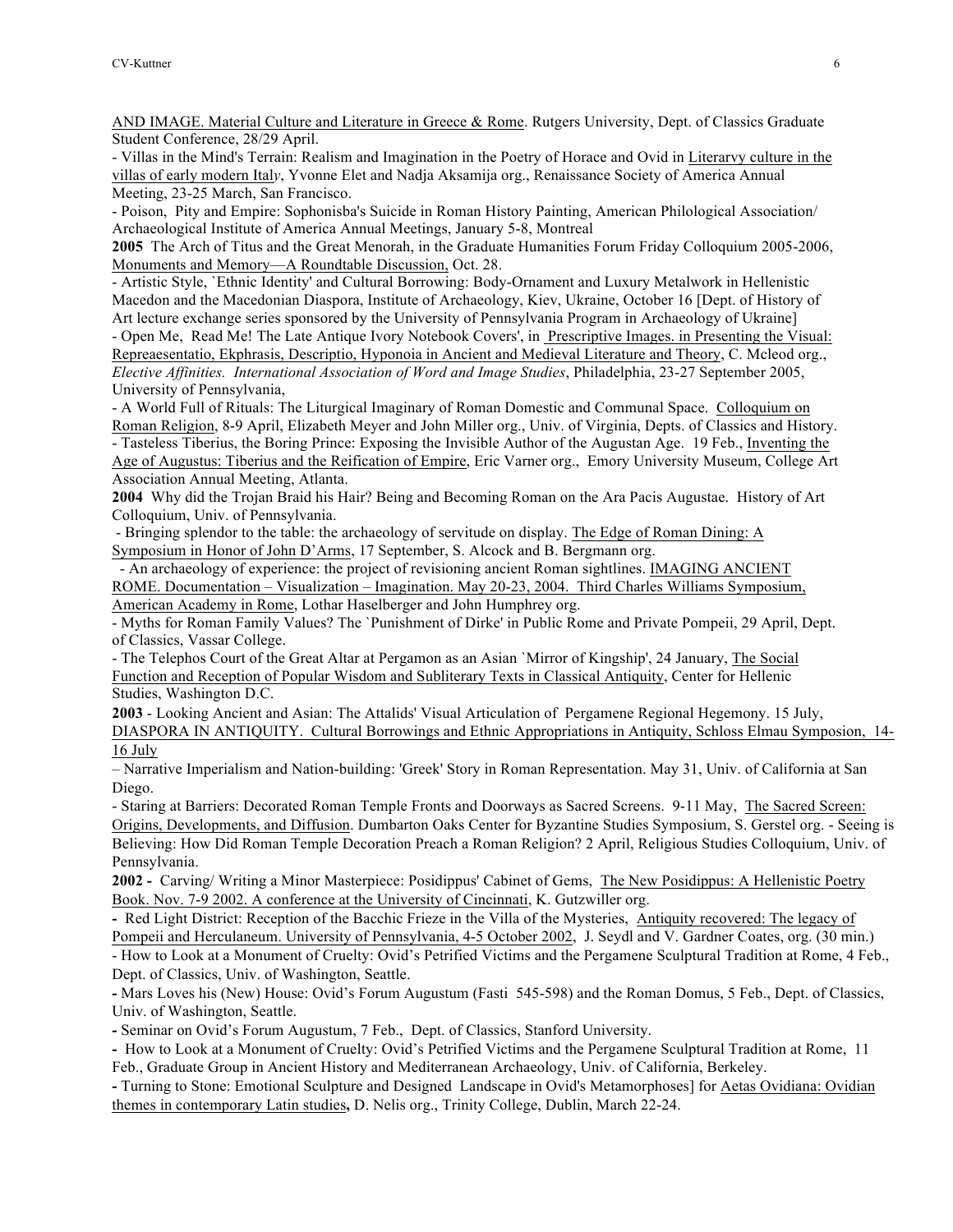**-** Seeing Time. Roman Designs for Enforcing Temporal Sensation, Time and Temporality, 2002 Conference of the Penn Humanities Forum, 19-20 April, Univ. of Pennsylvania, R. Rosen org..

**2001 -** \*Pictures in Colored Stone, AIA Workshop/Panel on Ancient Marble, D. Conlin chr., 4 Jan., AIA/APA Annual Meetings, San Diego.

**-** Turning to Stone: Emotion, Sculpture and Landscape in Ovid's Metamorphoses, Mellon Fellow's Seminar in Roman Art & Text, J. Trimble org., Stanford University.

**-** Looking Like Sparta: Monumental 'Laconianism, *Res publica* and *Imperium*. For Roman Political Ideolog*y.* The Societas Colloqium, Villa Vergiliana. Cumae, Italy, May 24-28 2001. J. R. Fears and T. Zarrow org.

**-** Art at the Roman Villa, U. of Cincinnati, @ with Proseminar in Roman Art (Prof. B. Rose), April 24.

**2000 -** Delight and Danger: Motion in the Roman Water Garden at Sperlonga and Tivoli. 18-20 May, Symposium:

Landscape Design and Experience of Motion, Dumbarton Oaks Center for Studies in Landscape Architecture, Washington D.C.

**-** A City of Painful Stories: The Laocoon and Narrative Public Sculpture in Republican and Augustan Rome. 14 April, Dept. of Art History and Archaeology, Columbia University.

**-** Roman Attitudes to Roman Artifacts: The Evidence from Images. 9 Feb., Archaeological Institute of America, Princeton Chapter.

- Applying the Object Image: Roman Art about Things, Feb. 25, College Art Association Annual Meeting, Panel: Historiography of the Decorative Arts: From Minor Arts to Material Culture,, Beth Holman org.

**-** Looking Around and Looking In, Ritual, Reception, Response: The Villa of the Mysteries Revisited, October 27-30, Kelsey Museum, Univ. of Michigan, E. Gazda org..

**-** Horace's Villa at Licenza, Nov. 15, Colloquium of the Dept. of History of Art, Univ. of Pennsylvania.

# *Instruction*

*Courses Taught, University of Pennsylvania. Rostered ArtH; usually crosslisted ClSt, sometimes AncH, and always, at graduate level, AAMW.*

*(Current*:

2016 Fall – ArtH/ ClSt 225, Greek Art and Artifact; ArtH 305/ClSt, Classical Mythology in the Western Tradition Guest session, ClSt 526/AAMW Proseminar, Materials and Methods in Mediterranean Archaeology, guest session (annual): `What is Art History/ Archaeology?'

2017 Spring: ArtH 428/ClSt/AAMW, Hellenistic Art and Spectacle; ArtH 525/AAMW/ClSt, Late Antique Art and Artifact)

2016 Spring: ArtH 525/ AAMW/ AncH, Roman Political Art ArtH 226/ ClSt Hellenistic and Roman Art and Artifact

Guest session, ClSt 526/AAMW Proseminar, Materials and Methods in Mediterranean Archaeology, guest session (annual): `What is Art History/ Archaeology?' (with Tom Tartaron)

2015 Fall: sabbatical; ClSt 399 (Senior Paper), Kam Scott, *Partage, Conflict and Value in the Joint Expeditions by the Penn Museum and the British Museum at Ur of the Chaldees*

2015 Spring: ArtH 525/ AAMW/ ClSt, Late Antique Image; ArtH 427, Roman Sculpture

2014 Fall: ArtH 725/ AAMW/ ClSt, Borderlines: Roman Provincial Culture; ArtH 225/ClSt, Greek Art and Artifact ClSt 399, Senior Paper, Sarah Wilker, *What Does the Pot Say of the Potter? An Examination of the Ceramic Record from 3rd-c. BCE Egypt*

Guest session, ClSt 526/AAMW Proseminar, Materials and Methods in Mediterranean Archaeology, guest session (annual): `What is Art History/ Archaeology?' (with Brian Rose Tartaron)

2014 Spring: ArtH 537/AAMW, Kingship, Territory, Religion: The Visual Culture(s) of the Iranian World Between the Sasanians and the Abbasids (500 CE-1000 CE) (with Renata Holod); ArtH 325/ClSt, Violence in Ancient Mediterranean Art

ArtH 399, Julia Hurley, *Food in Roman Britain: a Discussion of Current Issues in Scholarship and a Proposed New Approach*

2013 Fall: ArtH 425/Anthro/AAMW/ClSt, Achaemenids and their Aftermath (with Lauren Ristvet); ArtH 226/ClSt, Roman Art and Artifact

ClSt 399, Senior Paper, Julia Hurley, *Food in Roman Britain: a Discussion of Current Issues in Scholarship and a*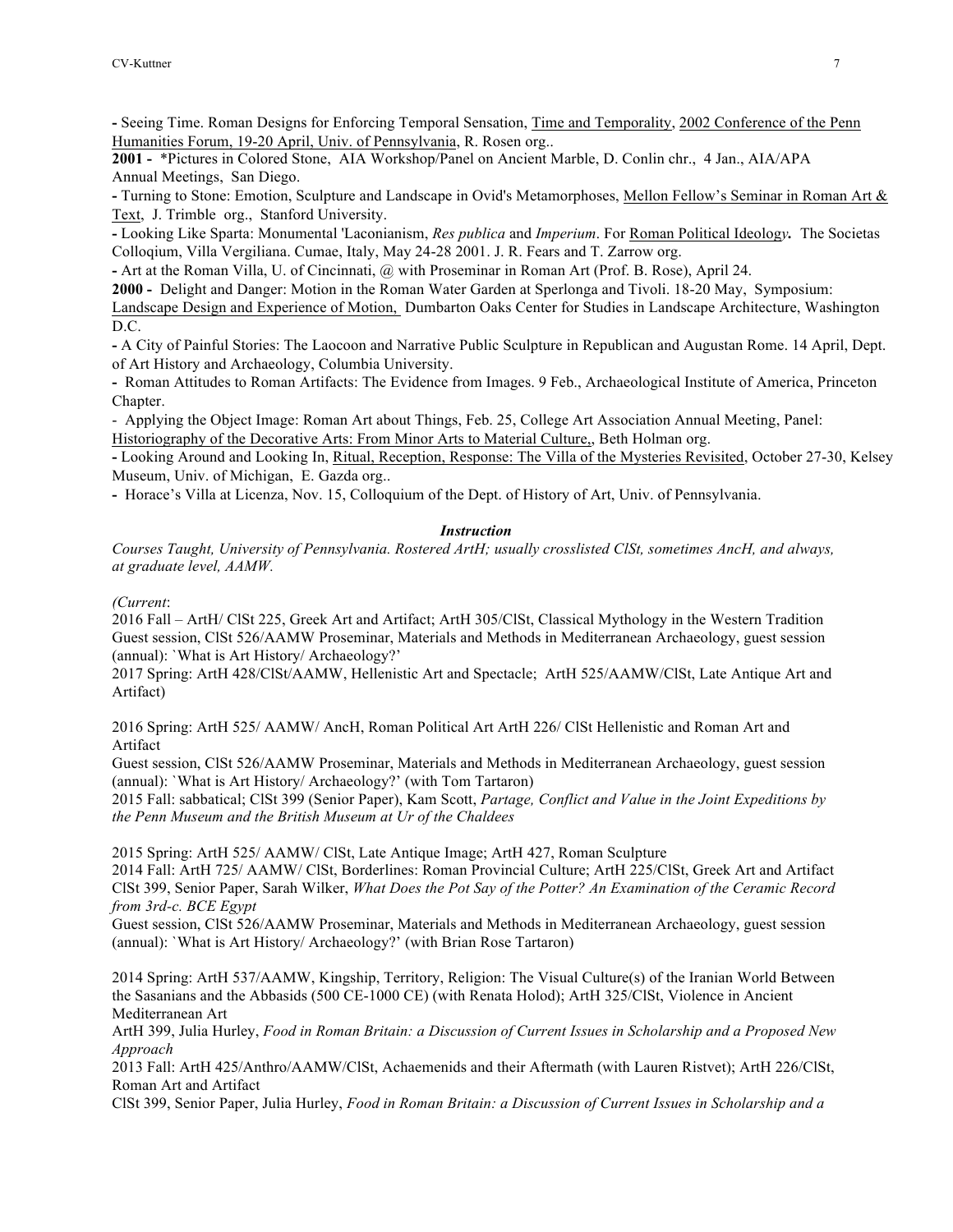#### *Proposed New Approach*

Guest session, ClSt 526/AAMW Proseminar, Materials and Methods in Mediterranean Archaeology, guest session (annual): `What is Art History/ Archaeology?' (with Dale Kinney)

2013-14: senior thesis advisor, Jane Cheng, Visual Studies (*Considering the Online Shopping Experience)*

2013 Summer: MLA (LPS) 525, Violence in Ancient Mediterranean Art

*Graduate Lecture*: see ArtH 600 crosslistings to 220 and 221, below, and 400s WATU affiliation, all undergrad listings: 1992 to ca. 2005, when WATU affiliation of subject/ discipline courses outside English was terminated.

## *Graduate Seminar:*

521, 525 and 721, 725 (`*Proseminar/ Seminar in Classical Art', see ArtH web for topic descriptions and titles):*

Hellenistic Art and Politics (with J. Mcinerney, ClSt); Pergamon and Rome; Self, Society and History: Roman Commemorative Art and Architecture; Roman Art of the Republic; Age of Augustus; Roman Painting; Houses, Villas and Palaces [Hellenistic-Roman-Late Antique and Early Islamic]; Museum, Sanctuary, Forum, Palace: Public Gardens in Imperial Rome; Late Antique Visual Culture; Ancient Texts about Art (Greek - Roman - Late Antique); Splendid Display: Art in Hellenistic and Roman Villas and Palaces; Time, Space and the Roman Monument: Ovid's Fasti and Augustan Rome (with J. Farrell, ClSt); Using Somebody Else's Story: Problems in Hellenistic and Roman Mythological Art ; Borderlines: Cultural Competition and Convergence in Hellenistic Roman North Africa, Egypt, Anatolia and the Middle East; Violence in Ancient Mediterranean Art; Kingship, Territory, Religion: The Visual Culture(s) of the Iranian World Between the Sasanians and the Abbasids (500 CE-1000 CE) (with Renata Holod, ArtH); Roman Political Art

#### *Undergraduate Lecture*:

*100:* 107/ HUMA 101, Style (G. Ramsey, Music and C. Weber, Romance Languages)

101, annual, European Art & Civilization before 1400

127/ RelSt 04 (rostered), biannual, Art and Ritual East and West (with J. McDaniel, RelSt

*200*: annual 1992-2011, 220 Greek Art and Architecture; 221 Hellenistic and Roman Art and Architecture biannual 2011--, 220 Greek Art and Artifact; Hellenistic and Roman Art and Artifact

*400*: Hellenistic Art East and West; Roman Painting; Roman Sculpture; Roman Houses and Villas; Arts of Late Antiquity; Hellenistic Art and Spectacle; Achaemenids and their Aftermath (with Lauren Ristvet, Anthro)

#### *Undergraduate seminar:*

*00* [Freshman Seminar]: Dionysiac Art: Power and Experience

*301*: Arts of Late Antiquity (also Ben Franklin Scholars roster]; The Augustan Cultural Revolution; Classical Mythology in the Western Tradition; Violence in Ancient Mediterranean Art

#### *Graduate Guest Teaching*, UPenn:

*Regular:* ClSt 526/AAMW Proseminar, Materials and Methods in Mediterranean Archaeology, guest session (annual): Roman gems; `art history vs. archaeology' (with Tom Tartaron, Dale Kinney or Brian Rose) *Occasional*: team taught methods proseminars CLST Methods & Materials in Classical Studies

## *Adult Education and Outreach*:

2016 Art as Hospitality in the Roman House and Villa, for the Visiting Committee of the Department of European Decorative Arts of the Philadelphia Museum of Art, April 28.

2013 Princeton University workgroup in Roman art, Univ. Museum Lod Mosaic Exhibition tour, May 10 2010-12 Fairmount Park Art Association, `Museum Without Walls - Audio' http://www.museumwithoutwalls.net , two collaborative podcasts: 2010/11 Delphi Charioteer (5th c BCE Greek in 20th c. Greek replica donation); Amazon and Panther, and The Lion Hunter (19th c. German in American replica); 2012 (The Wrestlers)

2003 From Bricks to Marble: Augustan Rome, La Dolce Vita: An Afternoon in Rome, 1 March, Penn Special Programs (1 hr.)

1993 God and History in Roman Art. 30 Nov., for *Ancient Rome and the Classical World*, Jewish Community Centers of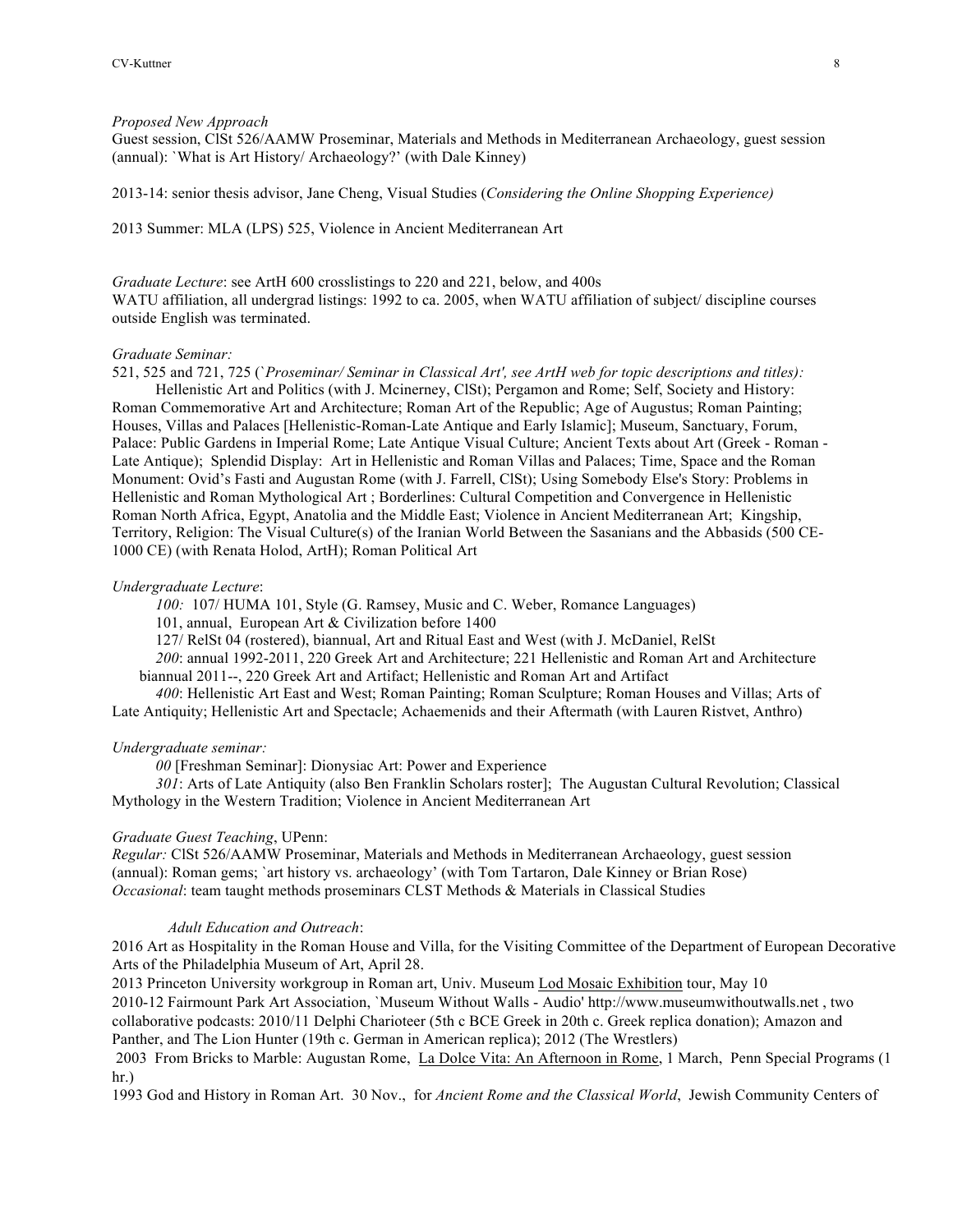Greater Philadelphia, Senior Adult Services and Research Dept. 1998 The Legacy of Pergamon. March 11, for *The Age of Alexander*, [F. Winter org.] Smithsonian Institution Seminars, Washington DC

*Graduate Independent Study*: Roman landscape architecture; India and the Mediterranean World; Roman commemorative art and Flavian retrospective; Roman Luxury Arts; Roman Glass; Late Roman art and ideology; Mussolini and Augustus; Roman Provincial Art; Flavian Rome; Mythological representation in Roman art *Undergraduate Independent Study: see Senior Thesis.*

D. DeMaw, LPS/English, [*Filming Piranesi*].

#### *Undergraduate Thesis Chair*

*The Aesthetics of Rape in Art: Artemisia Gentileschi and the Female Perspective*, ARTH [co-chair with M. Campbell]; *The Roman Bath*, CLST [co-chair with J. Farrell]; *Aesthetics and Iconography of Hellenistic Realism*, ARTH; *Late Antique Christian Funerary Art: The Sarcophagus of Junius Bassus*; *The Late Roman Villa at Piazza Armerina*, ARTH & CLST;*), Patronage Patterns from the French Revolution to the Empire as a Reflection of the Relationships of Time, Place and Art*, ArtH & French (co-chair with C. Weber]; *Cicero and the Roman Collector*, ARTH & CLST; *The Gardens of Roman Britain*, ARTH & CLST; *The Muses of Cosime Tura*, ARTH; *Women's Patronage at Rome and Pompeii in the Age of Augustus: Octavia, Livia, Vipsania Polla, Eumachia*, ARTH & CLST; *Sculpture through the Lens: A Retrospective Visual Analysis of the Tyrannicides and the Nike of Samothrace in Light of Modern Photographic Culture*, ARTH & CLST (co-chair with K. Beckman); *Engagement and Detachment: The Social Stance of the Roman Woman in Law, Custom, and the Arts in the Republic and Early Empire*, ARTH & CLST; *Pilgrimage and Designed Destinations, Greco-Roman and Medieval*, ARTH & Architecture (co-chair with R. Wesley]; *Alexander the Great's Pyre for Hephaistion*, ARTH & CLST; *The Articulation of a Roman Diet Through Satiric Voice: Analyzing Luxury Display Through the Integration of Literary Forms and Archaeological Evidence*, ART & CLST; *The Roman Sense of Place: Movement, Space and Mapping in the Roman Empire*, ARTH & ANTH; *Reconsidering Praxiteles: Sculptures in Context*, ARTH; *Pinxere et mulieres*: *Description of the Villa and the Tomb of a Gallo-Roman Female Artist Discovered at Saint-Médard-des-Prés (Vendée)*; *Ancient Faces, Enduring Questions: The "Fayyum" Mummy Portraits and the Problem of Verisimilitud*e, CLST; *Considering the Online Shopping Experience*, Visual Studies; [*Archaic and Classical Style in Greek Sculpture*], CLST; *The Art of Suffering and Pain – Looking at Images of Violence in the Roman House* (MLA/LPS); *Food in Roman Britain: a Discussion of Current Issues in Scholarship and a Proposed New Approach*, CLST; *What Does the Pot Say of the Potter? An Examination of the Ceramic Record from 3rd-c. BCE Egypt*, CLST; *Partage, Conflict and Value in the Joint Expeditions by the Penn Museum and the British Museum at Ur of the Chaldees*, CLST

*University Undergraduate Research Scholar Program project supervisor: Gender Status in Pompeian Bath Architecture: The Stabian Bath*; *The Frontiers of Roman Britain; Conflict and Value at Ur*

#### *Undergraduate Thesis Reader*

*Contradictions of the Degenerate Art Exhibition and of the Nazi Cultural Mission*, ARTH (for C. Poggi); *Assemblage, Allegory and Aesthetic Experience. Edward and Nancy Reddin Kienholz*, ARTH (for C. Poggi); *Lewis Carroll's Photographs of Children*, ARTH (for S. Sidlauskas); *Kevin Red Star. Image and Identity in Native American Art*, ARTH (for C. Poggi); *Jan Van der Velde and the Origins of the Netherlandish Landscape*, ARTH (for C. Minott); *The Articulation of a Roman Diet Through Satiric Voice: Analyzing Luxury Display Through the Integration of Literary Forms and Archaeological Evidence* (for R. Rosen)

#### *Graduate Master's Thesis, Chair*

**M.A. 2016** Evan Allen, ARTH, [*The Tropaeum Traiani at Adamklissi*] **M.A. 2003** Katharine Culpepper, ARTH, *Rethinking Portraits of Power: Justinian and Theodora in the Apase of San Vitale in Ravenna* **M.A. 2010** Robin Ngo, AAMW, *Hellenistic Morgantina*.

#### *Graduate Master's Thesis, Outside Reader*

**M.A. 2004** Ben Anderson, Bryn Mawr College, Dept. of Art History, *New stories from old stones: spolia in the decoration of two late antique fountains* (Dale Kinney, Chair)

**M.A. 2012** Kelley Hirsch, Univ. of Washington at St. Louis, Dept, of Art History, *The Boscoreale Africa Dish* (Susan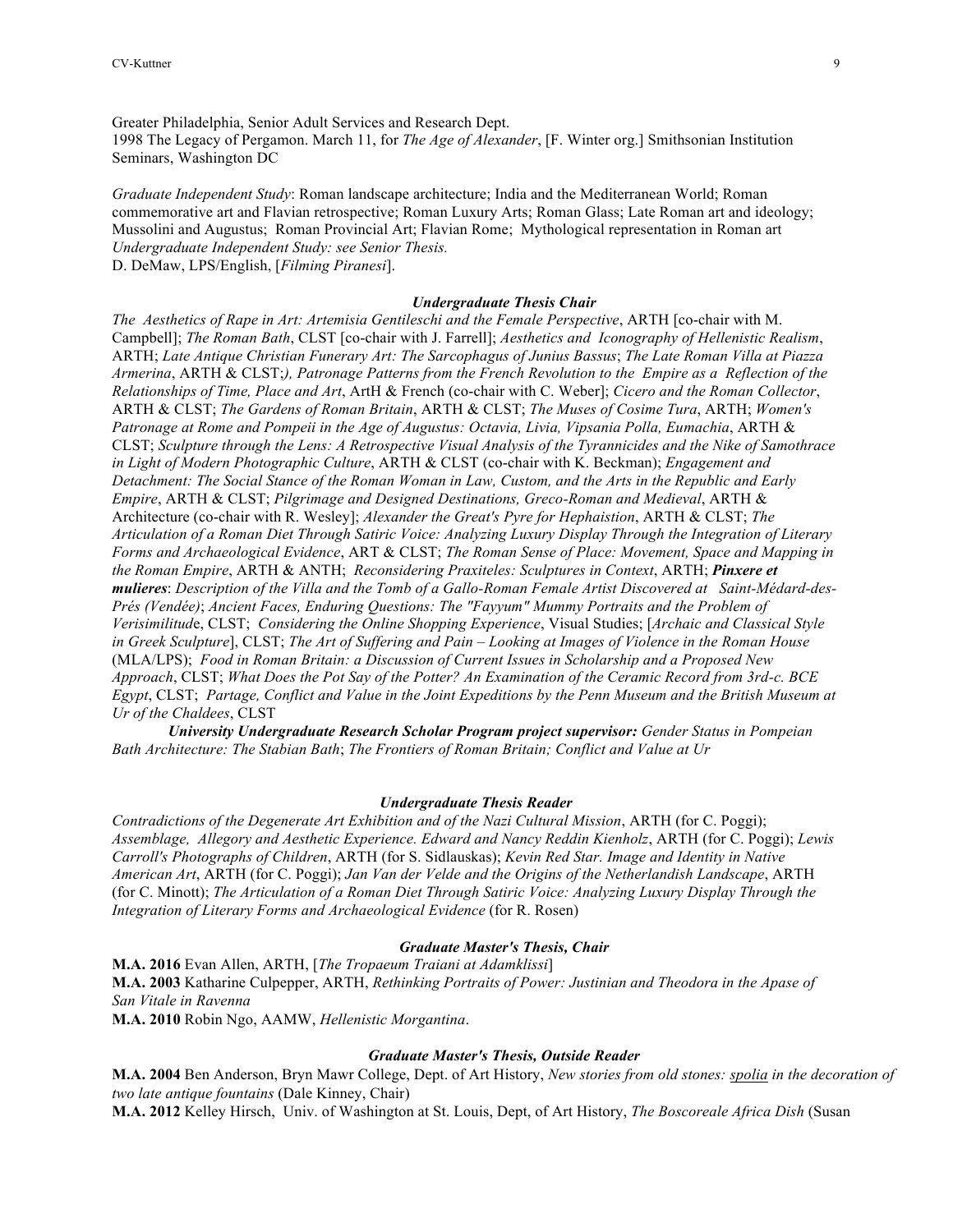Rotroff, Chair)

## *Graduate Ph.D. Thesis Supervision, Univ. of Pennsylvania unless otherwise noted; Chair unless otherwise noted.*

**Ph.D. 1995** John B. Lott, Graduate Group in Ancient History. *The earliest use of the divine epithet Augustus, 27 B.C.E through 37 C.E.: dynastic names and religion in the Augustan principate.* [Robert Palmer, Chair]

**Ph.D. 1998** Victoria Gardner, History of Art. *Camillo Massimo, Nicolas Poussin, and Claude Lorrain. A Study of Neostoic Patronage in Baroque Rome* [Malcolm Campbell, Chair]

**Ph.D. 2000** Laurel Taylor, AAMW: *Romanization and Provincial Art: Funerary Monuments in Italian Gaul*

**Ph.D. 2001** Julia Shear, AAMW. *The Athenian Panathenaia Festival*. [Keith De Vries, Chair]

**Ph.D 2001** Carlos Noreña, ANCH. *The Numismatic Expression of Roman Imperial Authority. Images, Ideology and Power* [Brent Shaw, Chair].

**Ph.D. 2001** Betsey Robinson, ARTH. *On the Genius of Place and Master: Corinth's Roman Fountains*] [Lothar Haselberger, Chair.]

**Ph.D. 2001** Chandreyi Basu, ARTH. *Redefining the Nature of Cult Regions in Early India: Mathura and the Meaning of Kushan Art* [Michael Meister, Chair]

**Ph.D. 2001** Glenda Swann, Princeton University, Art and Archaeology, *Narrative and Program in Roman Painting* [William Childs, Chair]

**Ph.D. 2002** Darius Arya, Univ. of Texas at Austin, Classical Studies, *The Image of the Goddess* F*ortuna - Cult, Art and Text* [Karl Galinsky, Chair**]**

**Ph.D. 2003** Christopher Pastore, ARTH**,** *Expanding Antiquity: Andrea Navagero and Villa Culture in the Cinquecento Veneto* [Renata Holod, Chair]

- Andrew Gallia, ANCH, *Remembering the Roman Republic, A.D. 68-117* [Brent Shaw, Chair]

- Thomas Morton, ARTH [*The Roman City of Meninx, Djerba*] [Renata Holod, Chair]

**Ph.D**. **2005**: James Hargrove ARTH *Serious Pleasures: Sensuality, Programmatic Display and Sculptural Aesthetics in France 1870-1900* (Susan Sidlauskas, Chair)

**Ph.D. 2005** Elisha Dumser, ArtH *Beyond `Conservator Urbis Suae': A Study in Maxentian Architectural Design and Patronage* [Lothar Haselberger, Chair]

*-* Heather Grossman, ArtH*, "Building Identity: Architecture as Evidence of Intercultural Interaction Between Byzantines and Latins in Medieval Greece"* [Cecil Striker, Chair]

**Ph.D. 2006** Dorian Borbonus, AAMW, F*inding a Niche in Society: Textual and Visual Vocabularies of Roman Columbarium Tombs* [Lothar Haselberger, Chair]

**Ph.D. 2007** Josiah Davis**,** CLST**,** *Latin Texts and Latin Culture at Praeneste; 700 BC- 14 AD* **[**Joe Farrell, Chair**] Ph.D. 2007** Susannah McFadden, ARTH, *Envisioning Power, Promoting Prayer: The Experiential Significance of Monumental Wall Paintings in Late Antiquity*

**Ph.D. 2011** Leslee Michelsen, ArtH [Arts of Medieval Central Asia] (Renata Holod, Chair)

**Ph.D 2011** Stephan Zink, AAMW Octavian's Sanctuary on the Palatine: Architecture, Site, and the Development of Sacred Topography on the Palatine (Lothar Haselberger, Chair)

**Ph.D 2012** Ben Anderson, Bryn Mawr College, Dept. of Art History [Dale Kinney, Chair], *World image after world empire: the Ptolemaic cosmos in the early middle ages, ca. 700-900*

# **ABD, current [2016]**

- Sarah Beckmann, AAMW *Collection and Commodity: Statuary in the Villas of Late-antique Iberia and Gaul* - Sophie Crawford-Brown, AAMW [Republican Roman Architectural Terracottas and Identity Formation] (Brain Rose, Chair)

- Daira Nocera, AAMW [The Construction and Iconography of Domitian's Rome] (Brian Rose, Chair)

- Amanda Reitermann, AAMW *Keimêlia: Objects with Histories in Mediterranean Contexts (8th-5th centuries B.C.)* (Ann Brownlee, Chair)

- Patricia Kim, ArtH [Hellenistic queenship: images and monuments]

- Theodore Van Loan, ArtH [Ummayad Modes of Vision] (Renata Holod, Chair)

*for Penn designation of study-abroad programs*: Italy (committee, Italian Studies, School of Design, History)

*Museum affiliation:* Consulting Scholar, University of Pennsylvania Museum of Archaeology and Anthropology, Mediterranean Section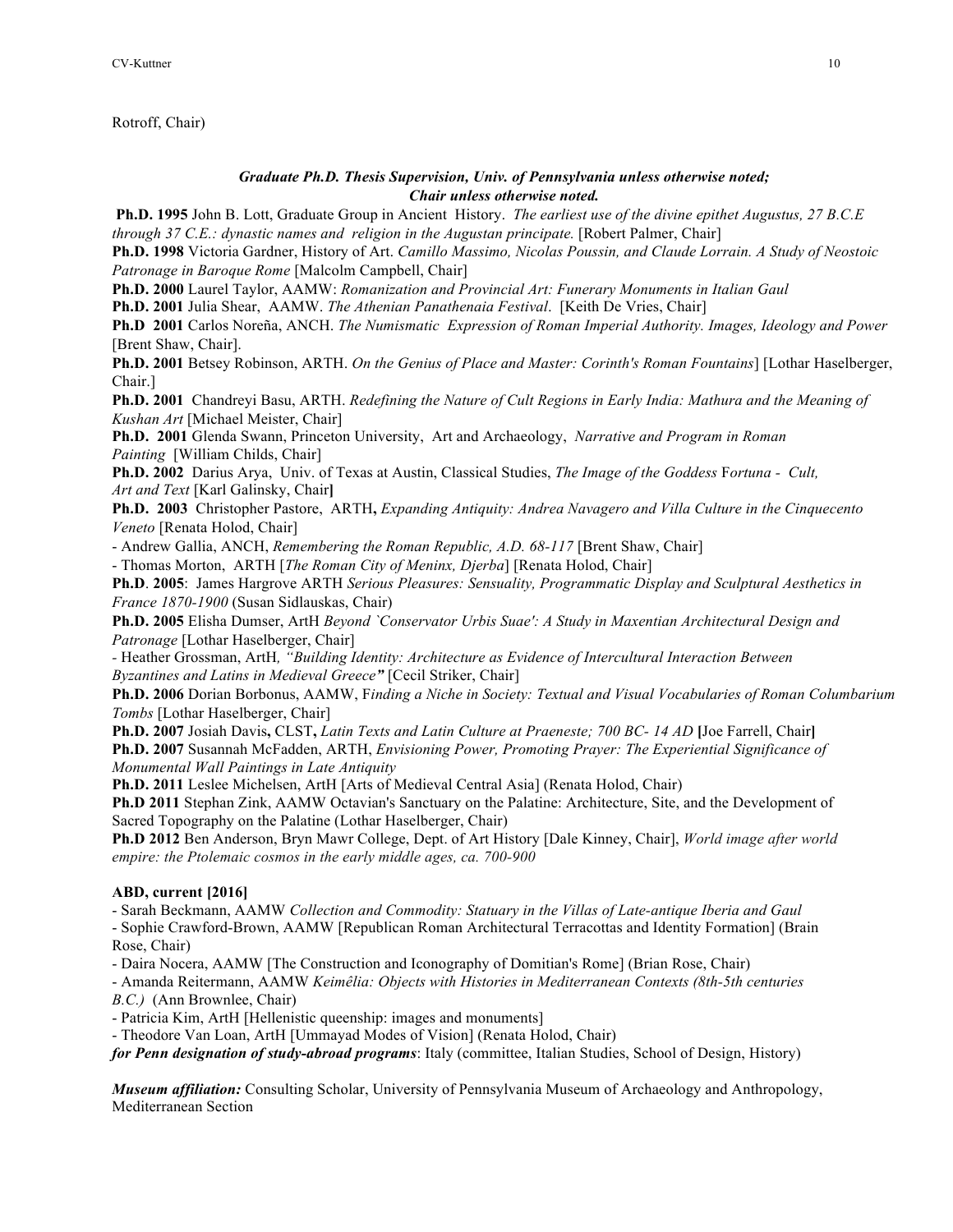## *Excavation collaboration:*

1999-2002 The Horace's Villa Project of the American Academy in Rome and the Archaeological Superintendency for Lazio, co-dir. Bernie Frischer (UCLA) and Kathryn Gleason (Cornell). Excavation, site study for, and editing to [New Studies on Horace's Villa (Licenza, Italy)] B. Frischer and Claudia Angelleli eds. (American Academy in Rome 200-). For the site see http://www.humnet.ucla.edu/horaces-villa/Contents.html.

2002-10 "The Theater of Pompey Project, James Packer (Northwestern emeritus), Richard Beacham and Hugh Denard ( Warwick U./ King's Visualization Lab, King's College, London and Theatron Ltd.) directing. See http://www.pompey.cch.kcl.ac.uk/index.htm and http://www.theatron.co.uk/romeperm.htm.

2005-[2011] Directorial Staff, with Lisa Fentress, Director. The Villamagna Excavation Project, Anagni [The unexcavated villa of Antoninus Pius and Marcus Aurelius]. See Grants, above. Consortium: University of Pennsylvania Museum of Archaeology and Anthropology, The British School at Rome, Soprintendenza per i Beni Archeologici del Lazio. My current responsibilities involve, besides on-site supervision and fund-raising, intellectual and practical design for finds processing and cataloguing, and related consult to the GIS database design team (LP Archaeology, London); technology equipment and licensing aquisition; and, re particular materials, cataloguing and publication for statuary and decorative marbles

-- Briefly, see 1. FastiOnline for S. Pietro di Villamagna,

http://www.fastionline.org/php/content.php?lang=en&item=4&site\_id=185 [Fasti is the online database for excavations since 2000 in Italy and elsewhere, at http://www.fastionline.org/, sponsored by the Associazione Internazionale di Archeologia Classica [AIAC). This links to Annual Field Reports published by FASTI in the FOLDR series.

## *University Service, selected*

Center for Undergraduate Research Foundation (CURF):

-- University Research Scholars: Faculty Advisory Board 2011-- ; assigned Faculty Advisor 2011 (7 students); research proposal interviews and jury, 2011 -

-- Humanities/ Social Sciences undergraduate research event, professor panel, 2013-14

Penn Previews [admitted students recruitment, panel presentations], 2003-2005, 2007-10

New Student Orientation:

Preceptorial seminars

2014 Long Ago, Far Away - and Here, Now -- Penn's Museum of Archaeology

2013 Designed to Come Alive: Sculpture for Structures;

Long Ago, Far Away - and Here, Now -- Penn's Museum of Archaeology

2012 Greek Vase Painting

Freshman Reading Project session leader, 1993, 1995, 1998, 1999, 2003, 2004, 2006, 2008-12, 2014, 2016

Center for Teaching and Learning Fellows workshop series, faculty session discussant Working with the Museum Object, AAMW, 2010 Teaching with Images [teamtaught with Michael Leja], ArtH, 2011, 2012 Teaching With and Outside the Canon [teamtaught with Michael Leja], ArtH 2013 Engaging Modern Students with Classical Material, ClSt 2013 (with James Ker)

## *Departmental and Program Service*

## **Graduate Group in Art & Archaeology of the Mediterranean World:**

Acting Chair, 2004/5 Admissions subcommittee, 1992-2014 Prospective Student[AAMW/ AncH/ ClSt] Recruitment 3-Day Weekend (interviews, events, round-tables) 2008- Terminal MA Program workgroup, 2012-14 Sub-committee for the terminal MA program, 2012-13